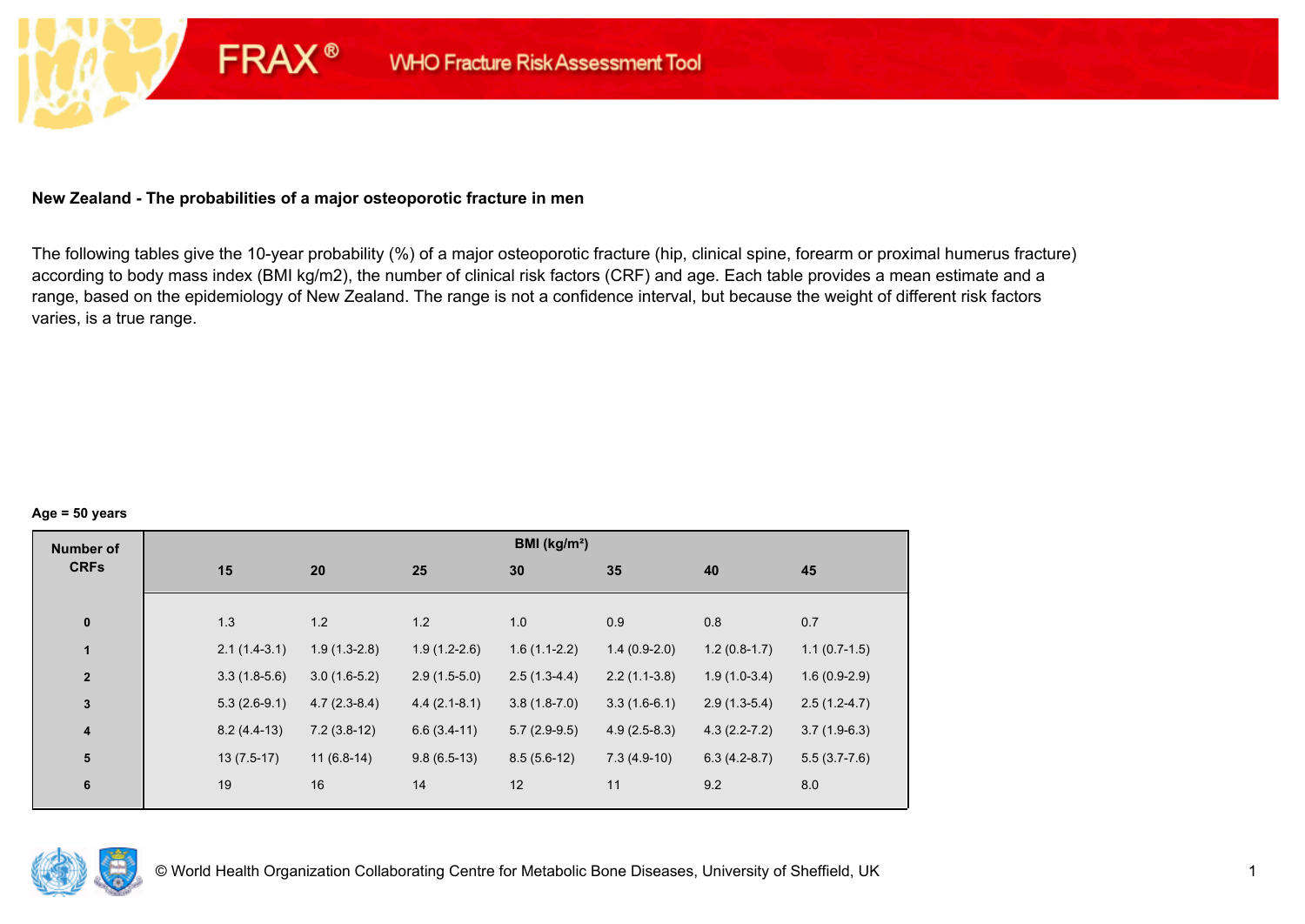## **Age = 55 years**

**FRAX®** 

| <b>Number of</b>        |                |                |                | BMI (kg/m <sup>2</sup> ) |                  |                |                |
|-------------------------|----------------|----------------|----------------|--------------------------|------------------|----------------|----------------|
| <b>CRFs</b>             | 15             | 20             | 25             | 30                       | 35               | 40             | 45             |
|                         |                |                |                |                          |                  |                |                |
| $\mathbf 0$             | 1.8            | 1.6            | 1.6            | 1.4                      | 1.2              | 1.0            | 0.9            |
| $\mathbf{1}$            | $2.8(2.0-4.2)$ | $2.6(1.8-3.6)$ | $2.4(1.6-3.3)$ | $2.1(1.4-2.9)$           | $1.8(1.2-2.5)$   | $1.6(1.1-2.2)$ | $1.4(0.9-1.9)$ |
| $\overline{\mathbf{2}}$ | $4.5(2.5-7.3)$ | $4.0(2.2-6.7)$ | $3.8(2.0-6.4)$ | $3.2(1.7-5.6)$           | $2.8(1.5-4.9)$   | $2.4(1.3-4.2)$ | $2.1(1.1-3.7)$ |
| $\mathbf{3}$            | $7.1(3.8-12)$  | $6.2(3.2-11)$  | $5.7(2.8-10)$  | $4.9(2.4-8.9)$           | $4.3(2.1 - 7.7)$ | $3.7(1.8-6.7)$ | $3.2(1.5-5.9)$ |
| $\boldsymbol{4}$        | $11(6.4-17)$   | $9.4(5.3-15)$  | $8.5(4.7-14)$  | $7.4(4.0-12)$            | $6.4(3.4-10)$    | $5.5(2.9-9.1)$ | $4.7(2.5-7.9)$ |
| ${\bf 5}$               | 17 (10-22)     | $14(9.2-19)$   | $13(8.6-17)$   | $11(7.4-15)$             | $9.3(6.4-13)$    | $8.1(5.5-11)$  | $7.0(4.8-9.6)$ |
| 6                       | 25             | 21             | 18             | 16                       | 14               | 12             | 10             |
|                         |                |                |                |                          |                  |                |                |

#### **Age = 60 years**

| <b>Number of</b>        |     |                                  |                | BMI ( $kg/m2$ ) |                |                  |                |
|-------------------------|-----|----------------------------------|----------------|-----------------|----------------|------------------|----------------|
| <b>CRFs</b>             | 15  | 20                               | 25             | 30              | 35             | 40               | 45             |
| $\pmb{0}$               | 2.1 | 1.9                              | 1.8            | 1.6             | 1.3            | 1.2              | 1.0            |
| $\mathbf{1}$            |     | $3.0(2.1-4.1)$<br>$3.4(2.4-4.8)$ | $2.8(1.9-3.8)$ | $2.4(1.6-3.2)$  | $2.1(1.4-2.8)$ | $1.8(1.2-2.4)$   | $1.5(1.0-2.1)$ |
| $\mathbf{2}$            |     | $4.7(2.7-7.4)$<br>$5.3(3.1-8.1)$ | $4.3(2.4-7.1)$ | $3.7(2.0-6.1)$  | $3.2(1.7-5.3)$ | $2.7(1.5-4.6)$   | $2.3(1.3-4.0)$ |
| 3                       |     | $8.2(4.9-13)$<br>$7.1(4.0-12)$   | $6.5(3.4-11)$  | $5.5(2.9-9.6)$  | $4.8(2.5-8.3)$ | $4.1(2.1 - 7.2)$ | $3.5(1.8-6.2)$ |
| $\overline{\mathbf{4}}$ |     | $12(7.7-18)$<br>$11(6.6-16)$     | $9.7(5.6-15)$  | $8.3(4.7-13)$   | $7.1(4.0-11)$  | $6.0(3.4-9.8)$   | $5.2(2.8-8.5)$ |
| ${\bf 5}$               |     | 19 (12-24)<br>$16(11-21)$        | 14 (9.9-19)    | $12(8.4-16)$    | $10(7.2-14)$   | $8.8(6.1-12)$    | $7.5(5.2-10)$  |
| 6                       | 27  | 23                               | 20             | 17              | 15             | 13               | 11             |

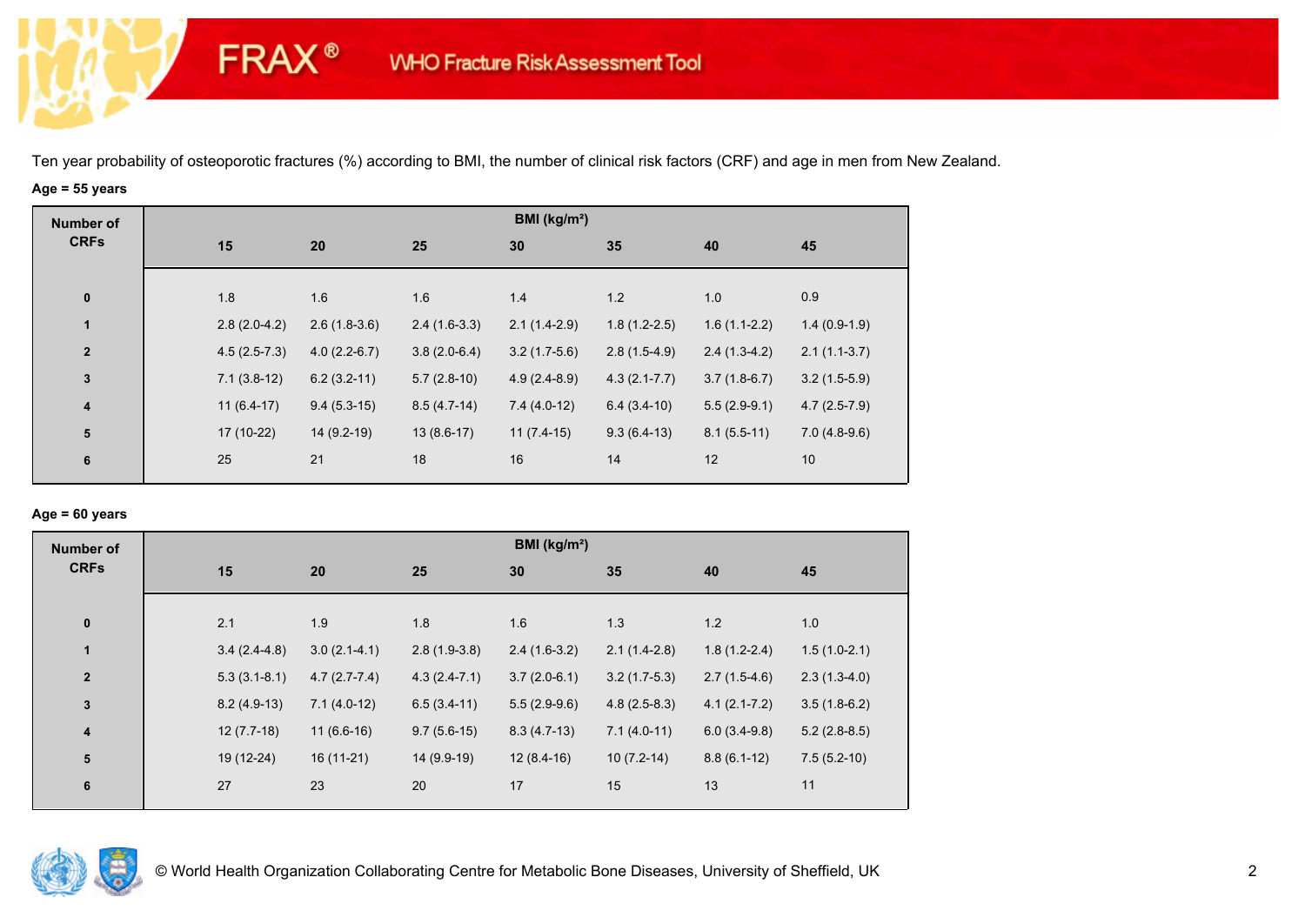# **Age = 65 years**

**FRAX®** 

| <b>Number of</b> |                |                |                | BMI (kg/m <sup>2</sup> ) |                |                |                |
|------------------|----------------|----------------|----------------|--------------------------|----------------|----------------|----------------|
| <b>CRFs</b>      | 15             | 20             | 25             | 30                       | 35             | 40             | 45             |
|                  |                |                |                |                          |                |                |                |
| $\pmb{0}$        | 3.0            | 2.7            | 2.5            | 2.2                      | 1.9            | 1.6            | 1.4            |
| $\mathbf{1}$     | $4.7(3.4-6.4)$ | $4.2(3.0-5.6)$ | $3.9(2.7-5.1)$ | $3.3(2.3-4.4)$           | $2.8(1.9-3.7)$ | $2.4(1.7-3.2)$ | $2.1(1.4-2.7)$ |
| $\mathbf{2}$     | $7.2(4.6-10)$  | $6.4(3.9-9.8)$ | $5.9(3.5-9.4)$ | $5.0(2.9-8.1)$           | $4.3(2.4-7.0)$ | $3.6(2.1-6.0)$ | $3.1(1.7-5.2)$ |
| $\mathbf{3}$     | $11(7.1-16)$   | $9.6(5.9-15)$  | $8.8(5.0-14)$  | $7.5(4.2-12)$            | $6.3(3.5-11)$  | $5.4(3.0-9.1)$ | $4.6(2.5-7.8)$ |
| 4                | $16(11-23)$    | 14 (9.5-21)    | $13(8.2-20)$   | $11(6.8-17)$             | $9.3(5.6-15)$  | $7.9(4.7-12)$  | $6.7(3.9-11)$  |
| 5                | 23 (16-29)     | $20(15-26)$    | 19 (14-24)     | $16(11-21)$              | $13(9.6-18)$   | $11(8.1-15)$   | $9.6(6.9-13)$  |
| 6                | 31             | 29             | 26             | 22                       | 19             | 16             | 14             |
|                  |                |                |                |                          |                |                |                |

## **Age = 70 years**

| <b>Number of</b> |                |                |                | BMI (kg/m <sup>2</sup> ) |                |                |                |
|------------------|----------------|----------------|----------------|--------------------------|----------------|----------------|----------------|
| <b>CRFs</b>      | 15             | 20             | 25             | 30                       | 35             | 40             | 45             |
| $\pmb{0}$        | 4.3            | 3.8            | 3.5            | 3.0                      | 2.5            | 2.1            | 1.8            |
| $\mathbf{1}$     | $6.6(4.7-8.4)$ | $5.9(4.2-7.5)$ | $5.3(3.8-6.8)$ | $4.4(3.2-5.7)$           | $3.7(2.6-4.8)$ | $3.1(2.2-4.1)$ | $2.6(1.8-3.4)$ |
| $\overline{2}$   | $10(6.6-15)$   | $8.9(5.7-13)$  | $7.9(5.0-11)$  | $6.5(4.1-9.4)$           | $5.4(3.4-7.9)$ | $4.5(2.8-6.6)$ | $3.8(2.3-5.6)$ |
| $\mathbf{3}$     | $15(9.6-23)$   | $13(8.6-19)$   | $12(7.5-17)$   | $9.7(6.1-15)$            | $8.0(5.0-12)$  | $6.7(4.2-10)$  | $5.5(3.4-8.4)$ |
| $\pmb{4}$        | $23(15-32)$    | 20 (13-28)     | 17 (12-25)     | 14 (9.6-21)              | $12(7.8-18)$   | $9.8(6.4-15)$  | $8.1(5.2-12)$  |
| 5                | $32(26-40)$    | 29 (24-37)     | 25 (20-32)     | $21(17-27)$              | $17(14-23)$    | $14(11-19)$    | $12(9.0-16)$   |
| 6                | 43             | 40             | 36             | 30                       | 25             | 21             | 17             |

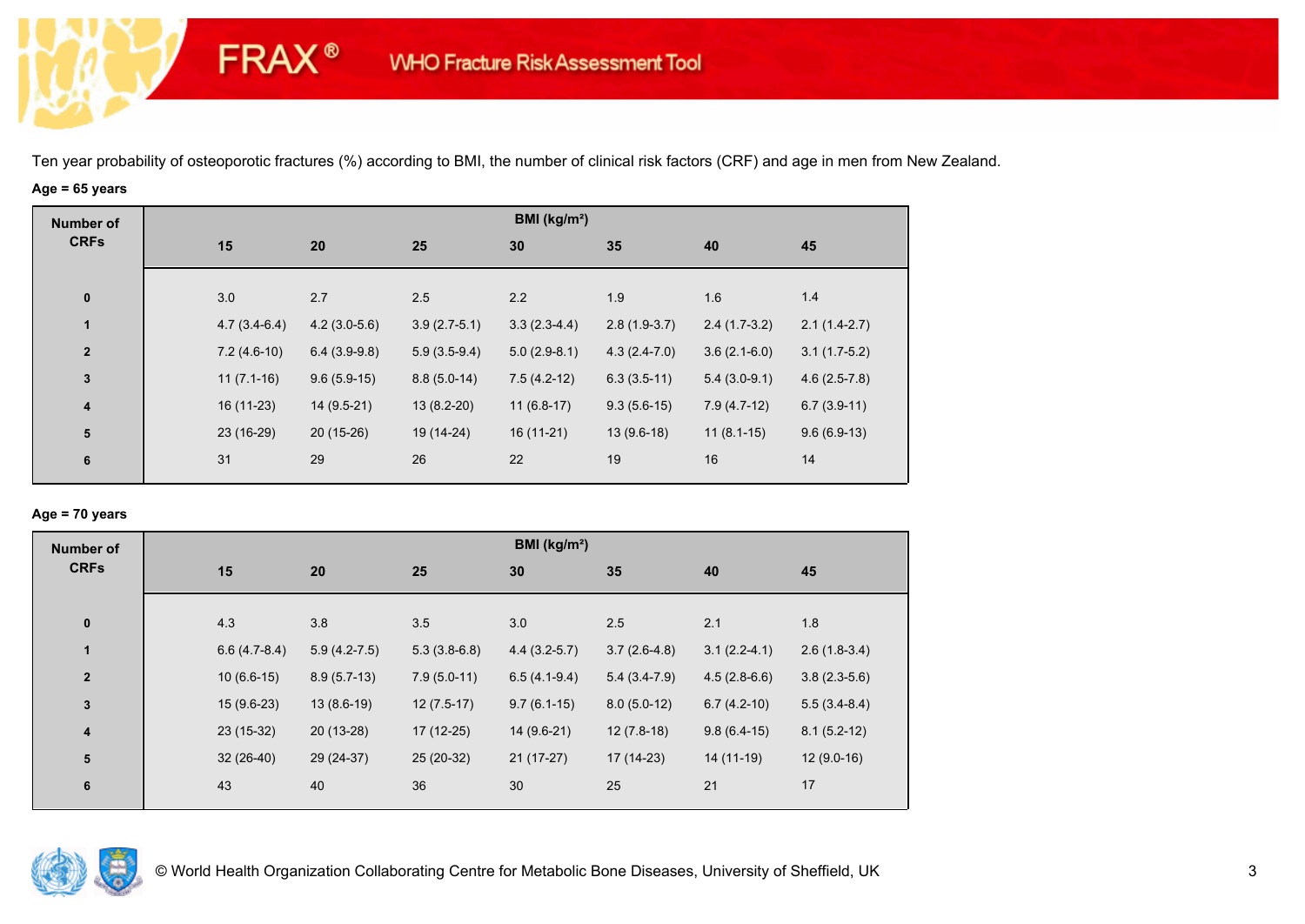# **Age = 75 years**

**FRAX®** 

| <b>Number of</b>        |               |               |                | BMI (kg/m <sup>2</sup> ) |                |                |                |
|-------------------------|---------------|---------------|----------------|--------------------------|----------------|----------------|----------------|
| <b>CRFs</b>             | 15            | 20            | 25             | 30                       | 35             | 40             | 45             |
| $\bf{0}$                | 5.9           | 5.3           | 4.8            | 3.9                      | 3.2            | 2.7            | 2.2            |
| 1                       | $9.6(6.4-15)$ | $8.4(5.8-12)$ | $7.4(5.2-9.9)$ | $6.0(4.2-7.9)$           | $4.9(3.4-6.3)$ | $4.0(2.8-5.1)$ | $3.3(2.3-4.1)$ |
| $\mathbf{2}$            | $15(9.1-25)$  | $13(8.0-21)$  | $11(7.0-17)$   | $9.3(5.7-14)$            | $7.5(4.6-11)$  | $6.1(3.7-9.0)$ | $4.9(3.0-7.3)$ |
| $\mathbf{3}$            | $23(13-36)$   | $21(12-31)$   | 18 (11-26)     | $14(8.4-21)$             | $12(6.8-17)$   | $9.3(5.4-14)$  | $7.5(4.4-11)$  |
| $\overline{\mathbf{4}}$ | $33(20-46)$   | $30(18-42)$   | 26 (16-37)     | $22(13-31)$              | 18 (10-26)     | $14(8.3-21)$   | $11(6.7-17)$   |
| ${\bf 5}$               | 45 (31-55)    | 42 (29-51)    | 38 (26-47)     | $32(22-40)$              | 26 (18-34)     | 21 (14-28)     | $17(12-23)$    |
| $\bf 6$                 | 58            | 54            | 51             | 44                       | 37             | 31             | 25             |

#### **Age = 80 years**

| <b>Number of</b>        |              |              |              | BMI (kg/m <sup>2</sup> ) |                |                |                |
|-------------------------|--------------|--------------|--------------|--------------------------|----------------|----------------|----------------|
| <b>CRFs</b>             | 15           | 20           | 25           | 30                       | 35             | 40             | 45             |
| $\pmb{0}$               | 7.8          | 7.2          | 6.6          | 5.4                      | 4.4            | 3.6            | 2.9            |
| $\mathbf{1}$            | $13(8.6-20)$ | $11(7.8-17)$ | $10(7.1-15)$ | $8.2(5.7-12)$            | $6.6(4.6-9.2)$ | $5.3(3.7-7.3)$ | $4.3(3.0-5.8)$ |
| $\overline{\mathbf{2}}$ | $19(12-31)$  | $17(11-27)$  | $15(9.7-23)$ | $12(7.8-18)$             | $10(6.2-15)$   | $8.0(5.0-12)$  | $6.4(4.0-9.3)$ |
| $\mathbf 3$             | 28 (17-41)   | 25 (15-37)   | 23 (14-32)   | 19 (11-27)               | $15(8.8-22)$   | $12(7.0-18)$   | $9.6(5.5-14)$  |
| $\overline{\mathbf{4}}$ | $39(24-51)$  | 36 (22-47)   | $32(21-43)$  | 27 (17-36)               | $22(14-30)$    | 18 (11-25)     | $14(8.6-20)$   |
| ${\bf 5}$               | $51(36-60)$  | 47 (32-56)   | 44 (30-53)   | $37(25-46)$              | $31(20-39)$    | 25 (17-33)     | $21(13-27)$    |
| 6                       | 62           | 59           | 56           | 49                       | 42             | 35             | 29             |